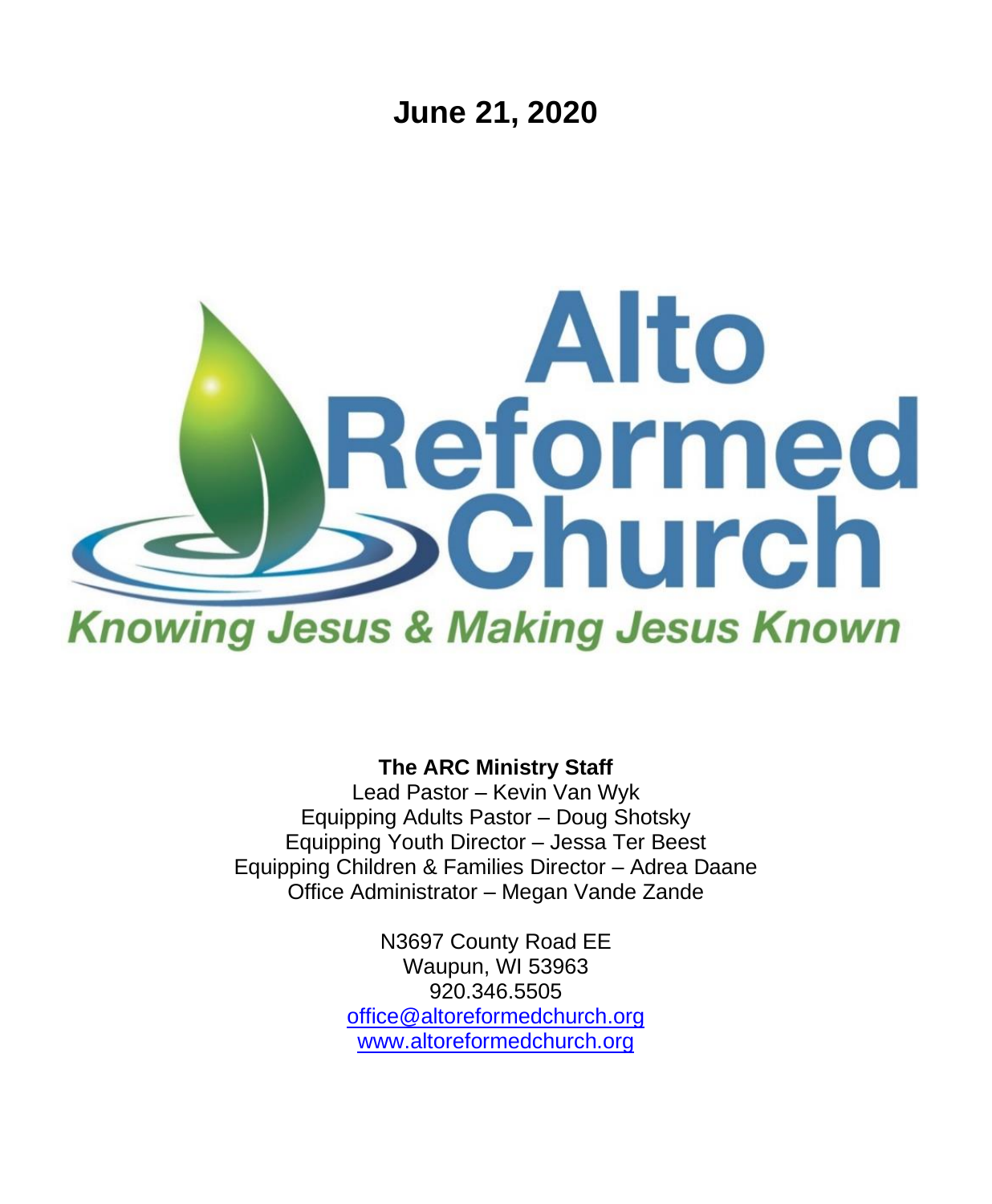### **We Approach God**

Welcome & Announcements Praise Singing "Here I Am to Worship" "How Great is Our God" "Father, I Adore You" Hymn #34

Congregational Prayer Apostle's Creed "Faith of Our Fathers" Hymn #330

### **We Hear God's Word**

Children's Message

Message – Connecting Well: When you family… Scripture – Ephesians 6:1-4

### **We Respond to God**

**Communion** Prayer "This is My Father's World" Hymn #73 vs 1 & 3 **Blessing** 

\*We will be having a congregational meeting immediately following the service to vote on ordaining Pastor Doug Shotsky as a ministry elder. Pastor Kevin will be giving an update on the RCA and the Denver Collaborative.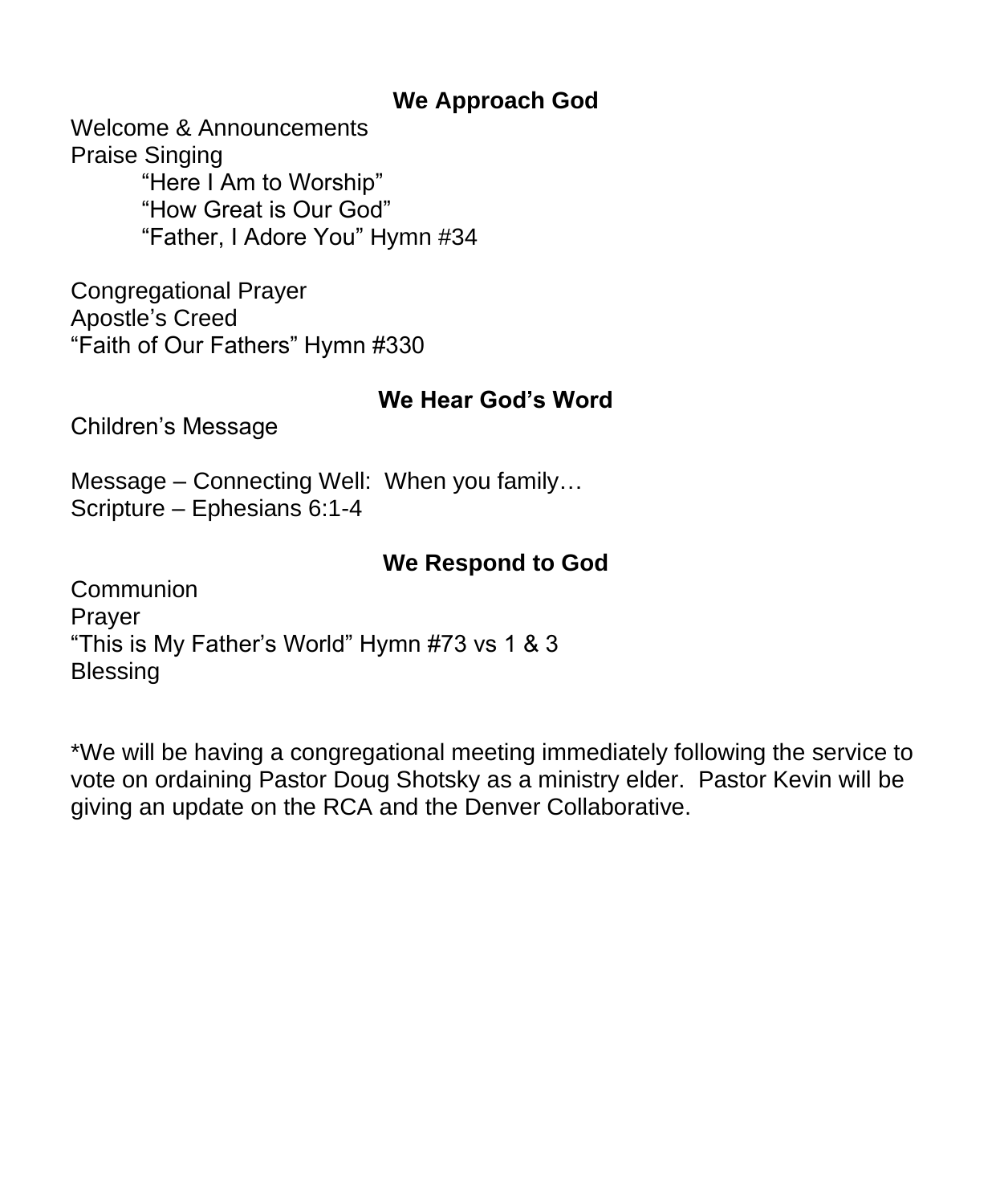#### **Connecting Well: When you family…**

### **FOUR COMMANDS FOR CONNECTING WELL AT HOME**

- 1. Kids \_\_\_\_\_\_\_\_\_ parents
- 2. Kids \_\_\_\_\_\_\_\_\_ parents
- 3. Dads don't builds
- 4. Dads \_\_\_\_\_\_\_\_\_\_\_\_\_\_\_\_ kids

### **Application**: **Honor the Father**

While honoring the Father first (Acts 5:29), practice…

- A. Instant obedience
- B. Excessive kindness &
- C. Intentional discipleship

In all things, honor & obey the Father first!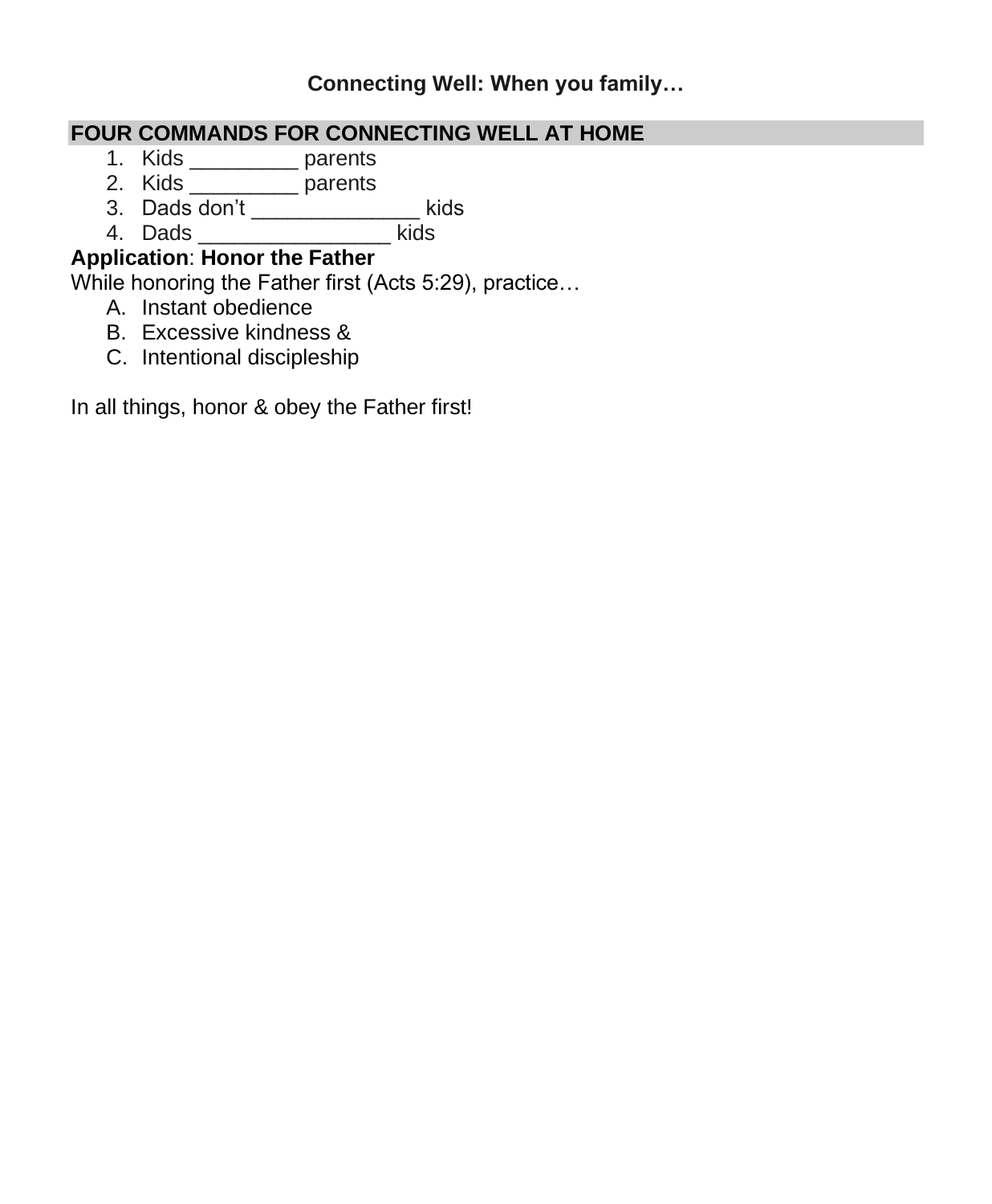## *Upcoming Events*

- **June 23** 8:00am Prayer Meeting
- **June 28** 9:30am Pastor Doug
- **June 29** 7:00pm Deacon Meeting
- **June 30** 8:00am Prayer Meeting
- **July 3** Office Closed
- **July 5** 9:30am Pastor Kevin
- **July 7** 8:00am Prayer Meeting
	- 6:30pm Women's Mission Circle Bible Study #11
	- 7:00pm Elder Meeting If you'd like to request baptism or membership, please contact Pastor Kevin.

**July 12** 9:30am – Pastor Doug, 3 Minutes for Missions – Randy & Wanda Potratz

#### **Who May/Should Participate In Communion?**

"We welcome all those who are displeased with themselves because of their sins, but who nevertheless trust that their sins are pardoned and that their remaining weakness is covered by the suffering and death of Christ, and who also desire more and more to strengthen their faith and to lead a better life. Hypocrites and those who are unrepentant, however, eat and drink judgment on themselves." (Heidelberg Catechism Q&A 81; 1 Cor. 10:19-22; 11:26-32)

Paul challenges believers to participate in communion in a manner that is sincere and authentic. He writes to the church in Corinth…

"Eat the bread or drink the cup of the Lord in the right way. Don't do it in a way that isn't worthy of him. If you do, you will be guilty. You'll be guilty of sinning against the body and *blood of the Lord. Everyone should take a careful look at themselves before they eat the bread and drink from the cup." (1 Cor. 11:27-28 NIRV)*

So, we welcome any who are trusting in Jesus for the forgiveness of sins to participate in the Lord's supper. If your child understands the above statement, they too are welcome to the table. As well, we want to urge those who trust Jesus to join with us in ministry as active confessing members. For more information, check out "Discovering Membership" on our website or at the information table.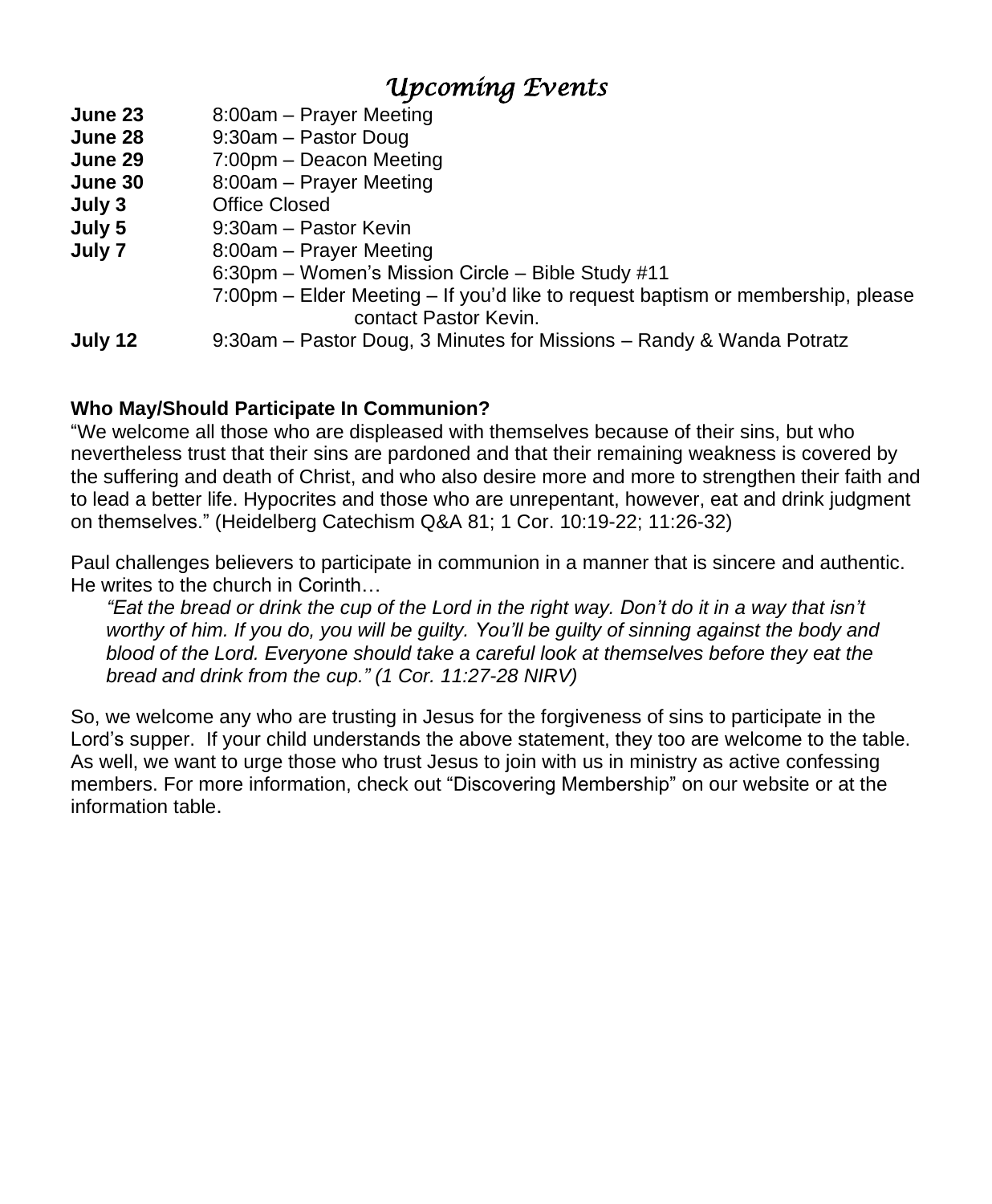### *Youth News*

**Bible Study** – Monday at 6-7pm for middle school and 7-8pm for high school/young adult on the church hill. Bring your bible!

**Young Adult Canoe Trip** – Open to the Class of 2020 and older. 9am-3ish, Saturday, June 27<sup>th</sup>. Let Jessa or Miley know by June 23<sup>rd</sup>. Cost is \$5.

# *Bulletin Board News*

Congrats to Annice Hopp as she celebrates her 85<sup>th</sup> birthday on June 25<sup>th</sup>.

**Family Devotion Packets** are available at the Children & Families bulletin board area (across from the elevator) for families with 3 year olds – 5th graders. If you didn't already receive one, please feel free to pick one up.

**Offering** may be placed in one of the three white offering boxes located in the lobby.

AMEN articles are due next Sunday, June 28<sup>th</sup>.

**Waupun Community Blood Drive** – Thursday, June 25<sup>th</sup> at 11:30am-4:30pm at Central Wisconsin Christian School, 301 Fox Lake Road (please enter door #5). For an appointment call 1-800-RED CROSS (1-800-733-2767) or visit redcrossblood.org and enter sponsor code: Waupun